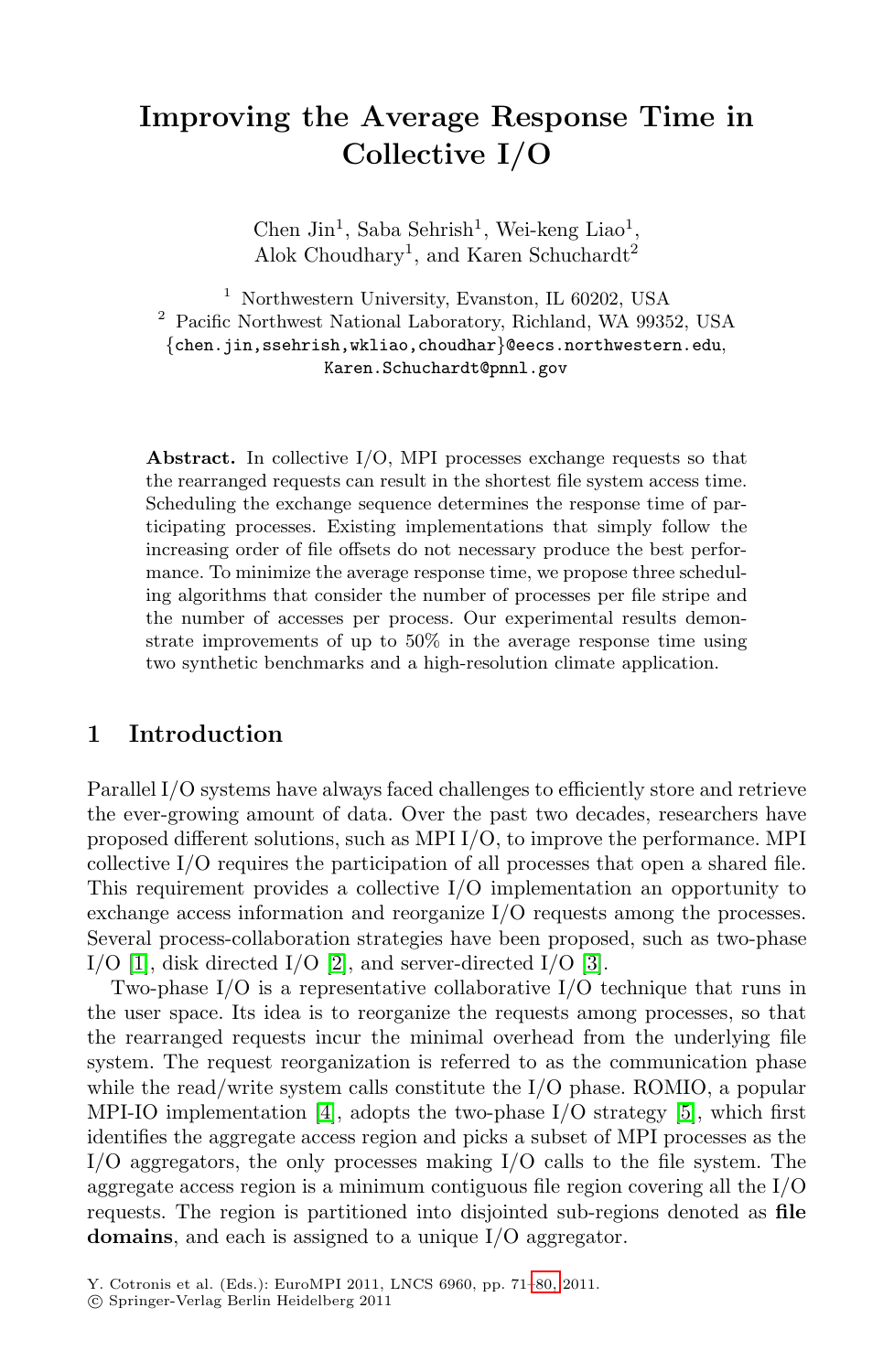MPI collective operations only require the participation of all processes, which should not be confused with the process synchronization. Essentially, once a process participates in a collective operation, it can return from the call without waiting for the completion of other processes. Hence, an optimal request scheduling method for a collective operation should minimize the average response time of all processes. The I/O request scheduling is a key component of the communication phase in the collective I/O implementation. Let us take ROMIO's implementation for the Lustre file system as an example to examine the importance of a scheduling strategy. At the file open, the Lustre driver chooses an equal number of I/O aggregators as the number of the file servers, referred to as Object Storage Targets (OSTs) in Lustre. All stripes of a file are assigned to the aggregators' file domains in a round-robin fashion in order to produce a one-toone mapping between the aggregators and file servers [\[6\]](#page-8-5). Because Lustre adopts an extent-based locking protocol, such assignment can optimally minimize the lock request from each aggregator to the file system [\[7](#page-8-6)[,8\]](#page-8-7).

In the current ROMIO implementation, each aggregator handles the requests exchange for all the stripes in its file domain. That is, it schedules one stripe at a time in the increasing file offset order of the stripes. We argue that such service scheduling strategy does not necessarily result in the best response time for the nonaggregators. The example in Figure [1\(](#page-1-0)a) shows a collective write from 4 MPI processes to 3 aggregators. The service scheduling using the increasing file offset order is shown in Figure  $1(b)$  $1(b)$ , where the requests from  $P_3$  are served last as they have the highest offsets. In this case, the average response time is  $(4t \times 3 + 5t)/4 = 4.25t$ . In Figure [1\(](#page-1-0)c) where  $P_3$ 's requests are served first, the average response time is reduced to  $(t+5t \times 3)/4 = 4t$ . The

<span id="page-1-0"></span>

**Fig. 1.** (a) Collective I/O example with 4 MPI processes and 3 OSTs. (b) Average response time is 4*.*25*t* when *P*3's requests are served last. (c) Average response time is 4*t* when  $P_3$ 's requests are served first.

faster response time means the processes can return earlier from the call and proceed to the successive tasks. This example shows that a different request scheduling order can result in a different average response time and serves as the motivation of our work.

We propose three alternative algorithms for request scheduling: Most Degree First (MDF), Locally Weighted MDF (LW-MDF), and Globally Weighted MDF (GW-MDF). These algorithms prioritize the file stripes based on their access degree, the number of accessing processes. The MDF schedules the stripe with the highest degree to be served first. The LW-MDF assigns a weight to each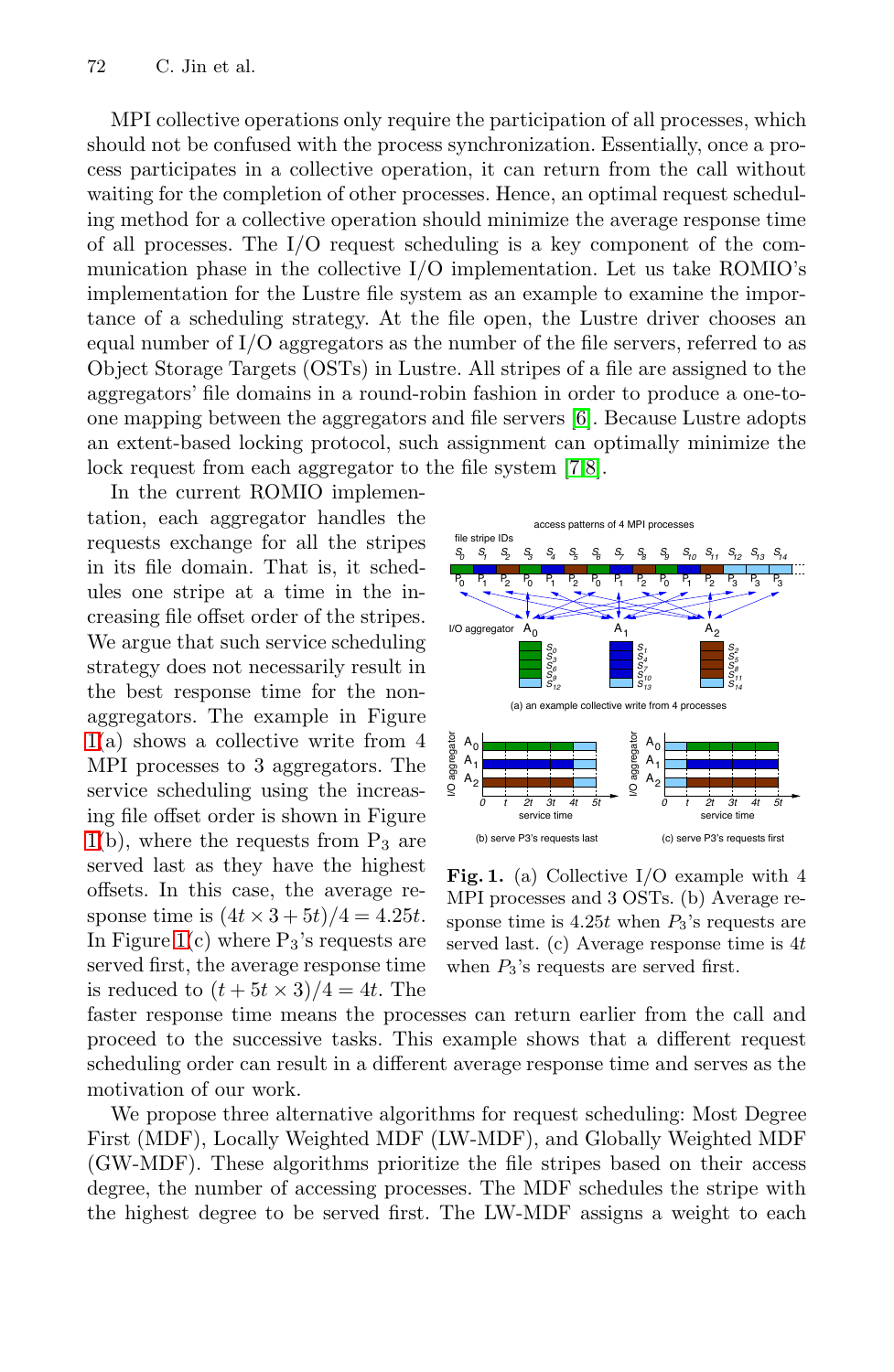process using its total number of requests to individual aggregators. The GW-MDF assigns the weight based on all the local weights of a process across the aggregators. The weighted schemes are used to calculate the priority scores for the stripes. Our experiments on the Cray XT4 parallel machine and Lustre file system at the National Energy Research Scientific Computing Center show that the average response time is reduced by 30% for a fixed uneven workload, 50% for a random workload, and 20% for a large-scale climate simulation application.

#### **2 Design and Implementation**

Our objective for developing the three alternative scheduling algorithms is to minimize the average service response time,  $\overline{T_c}$ , of all the MPI processes in a collective I/O. We take into consideration the accessing **degree** of a file stripe, which is defined as the number of processes accessing it. The proposed algorithms do not change the  $I/O$  amount on the aggregators and if the cost of  $I/O$  phase dominates the collective  $I/O$ , then the time on the aggregators will not change significantly. What the proposed algorithms intend to improve is the response time mainly on the non-aggregators. We assume the same cost for the I/O phase irrespective of the stripe permutations carried out to the file system. The request size per aggregator is same as the stripe size, which is between 1MB and 4MB. The stripe size is a multiple of the disk sector size (512 bytes), hence, it will not affect the disk seek time. Based on our experiments on Lustre, the I/O for different stripe permutations costs approximately the same, as long as each aggregator only accesses the same server.

**Most Degree First (MDF).** Among all the stripes in an aggregator's file domain, the MDF method schedules the stripe with the highest degree first. Intuitively, if the stripes with larger degree stripes are serviced first, then more non-aggregator processes will complete their collective I/O earlier. In ROMIO, at the beginning of a collective  $I/O$ , the request information of all processes is made available to all the aggregators. Hence, with MDF each aggregator can calculate and sort the stripes in its file domain independently from other aggregators. Once the scheduling is determined, the two phases are carried out alternatively, one stripe at a time.

Solely utilizing the access degree may not always give the minimal  $\overline{T_c}$ . For example, the first three stripes of a file are written by  $P_0$  and each of the successive 12 stripes is written by *P*1, *P*<sup>2</sup> and *P*3, in an interleaving manner. If there are three aggregators, then each has a file domain consisting of 5 stripes in which the access degree is 1 for the first stripe, and 3 for the remaining four stripes, as illustrated in Figure [2\(](#page-2-0)a). In the MDF algorithm,

<span id="page-2-0"></span>

**Fig. 2.** An example access pattern and the weight score assignment by the LW-MDF method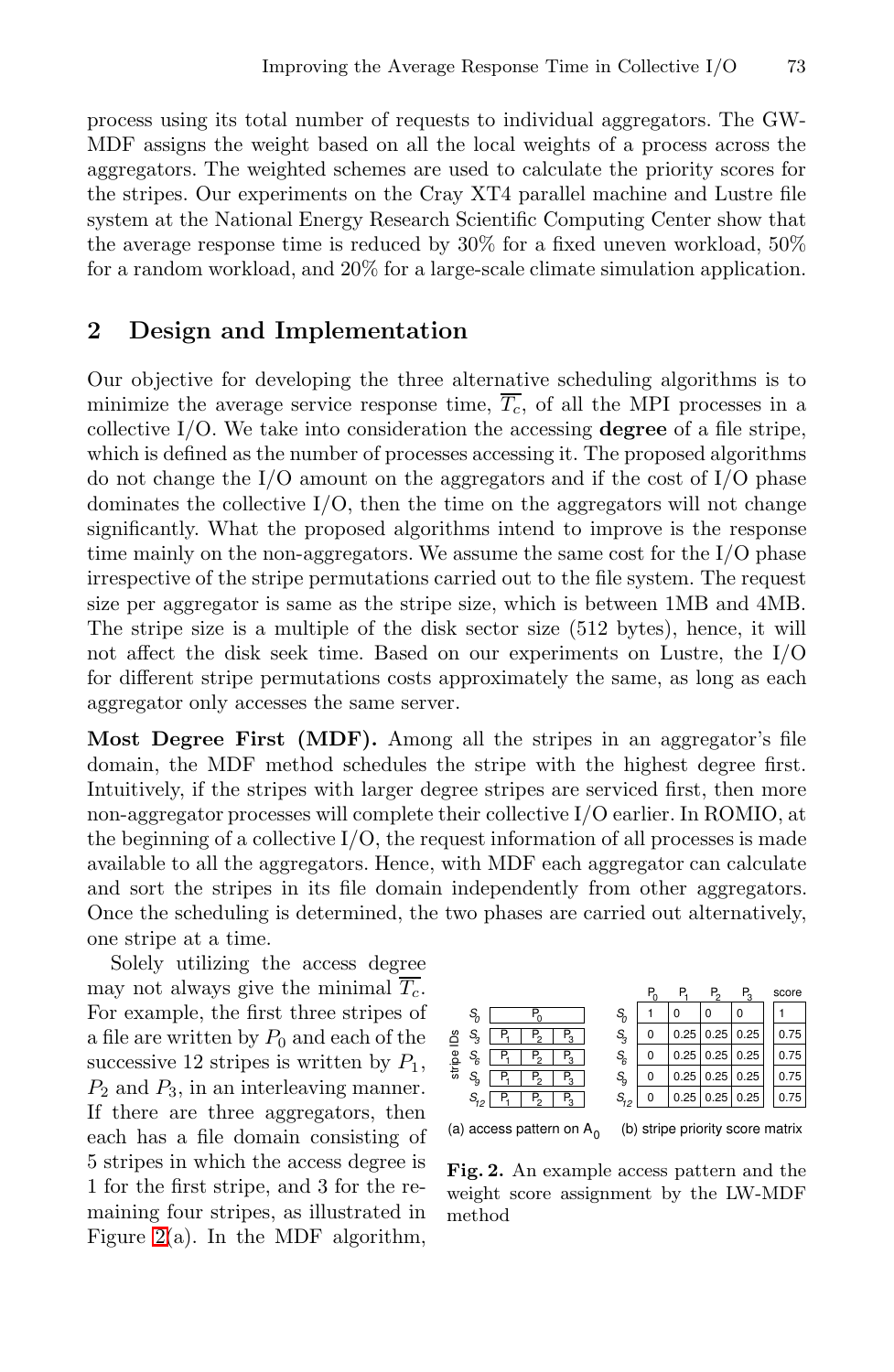$P_0$ 's requests are served last and  $\overline{T_c} = (5t + 3 \times 4t)/4 = 4.25t$ . However, if  $P_0$ 's requests are served first then  $\overline{T_c} = (t + 3 \times 5t)/4 = 4t$ . Hence, solely depending on the stripe's degree is not sufficient to achieve the best response time. We propose two additional algorithms with weighted schemes.

**Locally Weighted Most Degree First (LW-MDF).** As the assumption in the MDF method that each process has equal contribution to the stripe scheduling priority may not produce the best result, the LW-MDF method is designed to assign a weight to each process based on its number of requests in an aggregator's file domain. In each aggregator, the weight of a process is set to the inverse of the number of stripes accessed on that aggregator. For example, in Figure [2,](#page-2-0) the weight is 1 for  $P_0$ , and 0.25 for the others. The priority score of a stripe is then calculated as the sum of all process weights on that stripe. Note that the scores only depend on the local data access pattern on the aggregators. As a result, the LW-MDF method assigns the higher priority to stripe  $S_0$  than other stripes.

In the LW-MDF method, the weights are calculated using only the local information on each aggregator. Consider a case that process *P*<sup>0</sup> accesses only two aggregators, for instance two stripes on aggregator  $A_0$  and six stripes on aggregator  $A_1$ . The weights assigned to  $P_0$  on both aggregators will be  $\frac{1}{2}$  and  $\frac{1}{6}$ , respectively. If  $A_0$  schedules  $P_0$ 's stripes first but  $A_1$  schedules  $P_0$ 's stripes later, then  $P_0$ 's collective I/O will not complete until the six stripe requests on *A*<sup>1</sup> are processed. In order to deal with this problem, we propose another variant of MDF algorithm that considers the weights of a process across all aggregators.

#### **Globally Weighted Most De-**

**gree First (GW-MDF).** When a process has a higher number of accesses to an aggregator, it makes little sense to schedule its requests first on other aggregators, as the response time of a process is determined by the slowest aggregator that serves its requests. The GW-MDF method selects the minimum of local weights of a process across all the aggregators to calculate the priority scores for stripes.

<span id="page-3-0"></span>

**Fig. 3.** An example access pattern and the weight score assignment by the GW-MDF method

Consider the example case presented in Figure [3.](#page-3-0) Process  $P_0$  accesses two stripes on aggregator  $A_0$ , and six on aggregator  $A_1$ , the weight of  $P_0$  on  $A_0$  is  $\frac{1}{2}$ according to LW-MDF and  $\frac{1}{6}$  according to GW-MDF. There is another process  $P_1$  that only accesses 4 stripes on aggregator  $A_0$ , the weight of  $P_1$  on  $A_0$  is  $\frac{1}{4}$ . In GW-MDF, the weight of  $P_1$  is higher than  $P_0$ 's weight  $(\frac{1}{6})$ , thus,  $P_1$ 's requests are served first. The average response time  $\overline{T_c} = (6t + 4t)/2 = 5t$ . However, in LW-MDF,  $P_0$  and  $P_1$  will complete at the same time, and  $\overline{T_c} = (6t + 6t)/2 = 6t$ .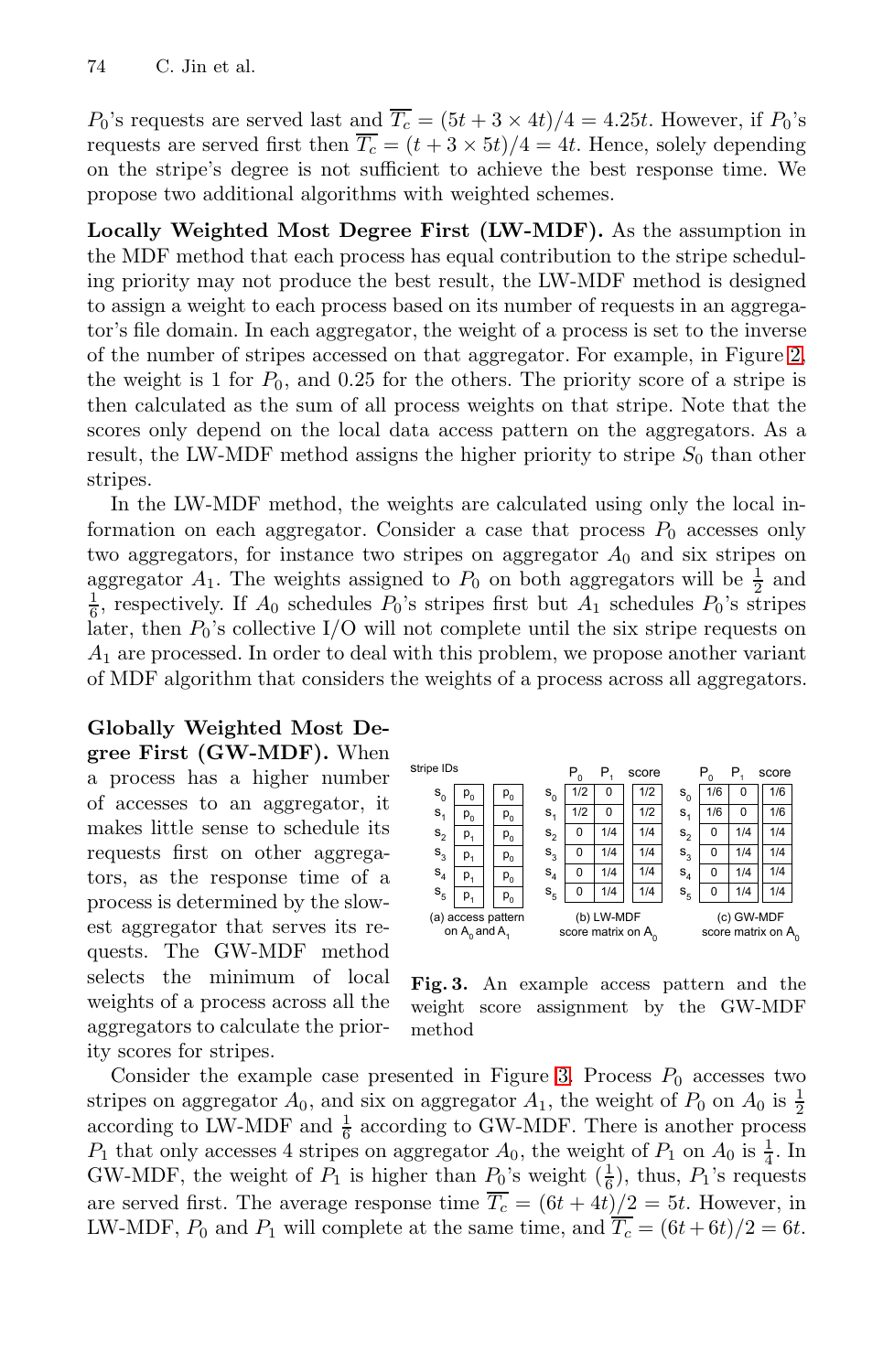Therefore, GW-MDF achieves the optimal scheduling in this case. One thing to note, if the processor doesn't have any stripe to access, its score is assigned to zero rather than infinity. Our score algorithm only needs to consider the positive values to exclude the processes with zero score. For highly irregular or unbalanced data access patterns, it is anticipated that GW-MDF can outperform the other two MDF methods. However, in order to find the global minimums, there is an extra communication for gathering the local weights of all processes on every aggregator. This global communication among aggregators adds an overhead to the overall performance.

## **3 Performance Evaluation**

All the proposed scheduling algorithms are implemented in the ROMIO library released along with MPICH version 1.3.2p1. By using two artificial benchmarks and a climate simulation application, our evaluation was carried out on Franklin, a Cray XT4 supercomputer at NERSC. Franklin consists of 9572 computer nodes, each of which runs a 2.3 GHz quad-core AMD Opteron processor and 8 GB memory. The parallel file system is Lustre version 2.2.48 with total of 48 OSTs. In our experiments, the stripe size was configured to 1 MB and the numbers of OSTs are set to 8 and 40 for the artificial benchmarks and GCRM evaluation, respectively. The performance results of MPI collective write operations are presented in this work.

**Fixed Uneven Workload.** We assign the first half of the processes twice the write amount as the other half. The access pattern is illustrated as an example shown in Figure [4\(](#page-5-0)a), where the first half of the 128 processes write 40 MB of data each, and the second half writes 20 MB. The write amount on each process is further partitioned into 160 smaller pieces whose offsets are interleaved among all processes. For each piece in the first 64 processes, the size is  $\frac{1}{4}$  MB, and for each piece in the second 64 processes is  $\frac{1}{8}$  MB. This setting produces multiple noncontiguous file regions for each process to access and each stripe is accessed by more than one process. In addition, each process accesses the same number of stripes on each aggregator. This pattern implies that all MDF methods have the same weights and should have similar performance. The results presented in Figure [4\(](#page-5-0)b) clearly demonstrate that the proposed scheduling methods outperform the traditional scheduling of the increasing file offset order. With the experiments running on up to 1024 processes, we observe that all four scheduling methods have the same wall time for the slowest processes. The slowest process is one of the aggregators whose file domain has the most stripes. All MDF methods show the similar improvement as the weights of a process, which contribute to the priority are the same for all stripes. In this case, the priorities are determined by the local access degrees. A reduction of up to 30% in average response time is obtained.

**Random workload.** Given a fixed file size, the random workload partitions the entire file into pieces with arbitrary lengths which are then assigned to processes based on the Gaussian distribution. Figure [5](#page-6-0)[\(a\)](#page-6-1) shows the random workload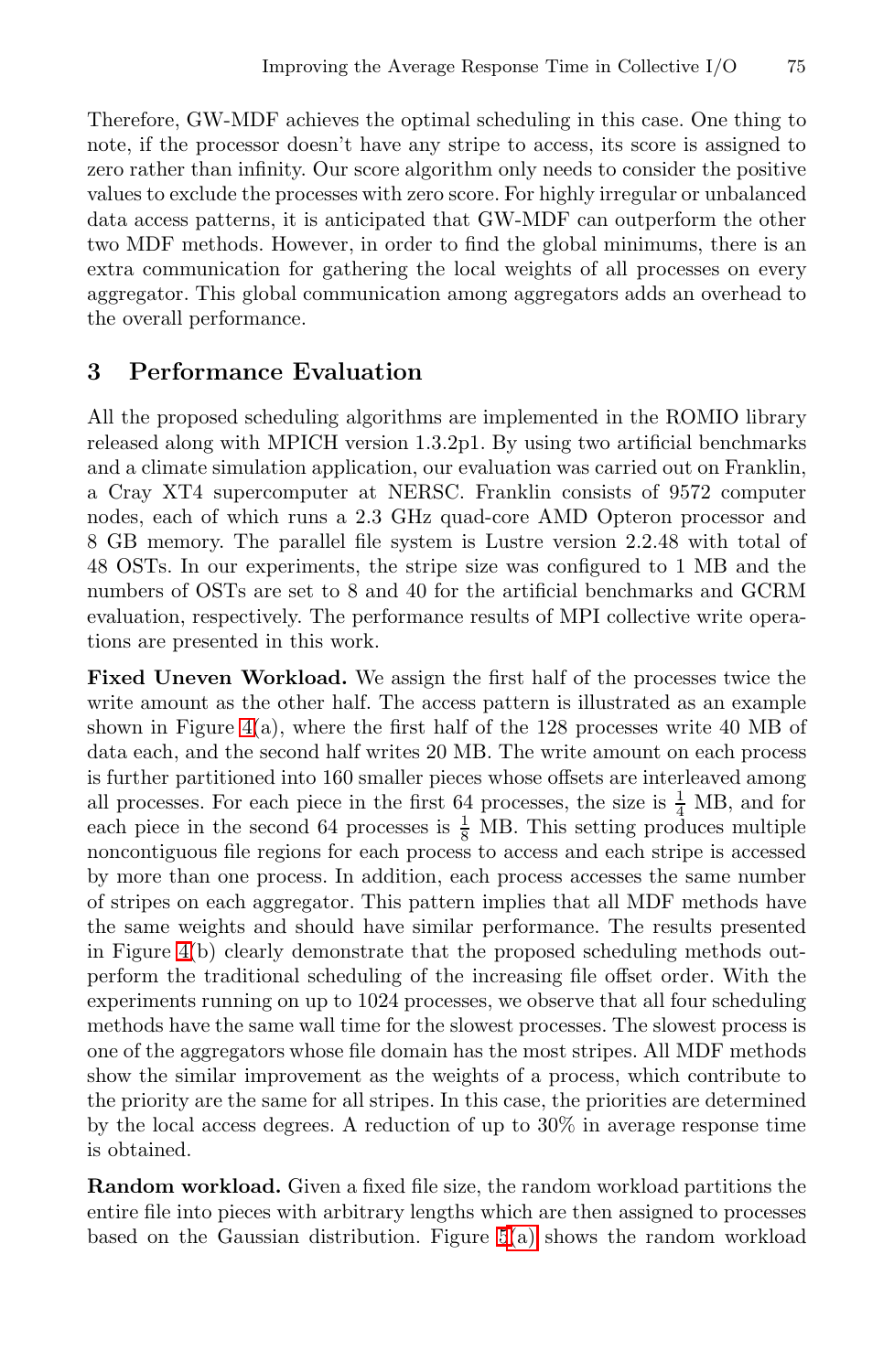<span id="page-5-0"></span>

**Fig. 4.** Access pattern and performance results for the fixed uneven workload

distribution among 128 processes, and Figure [5](#page-6-0)[\(b\)](#page-6-2) shows the corresponding histogram. Each process has a random amount of data to write and the processes with ranks close to the median are assigned more workload. Figure  $5(c)$  $5(c)$  and  $(d)$ illustrate the number of stripes per process and stripe access degree per process, respectively. Each piece of write segment is randomly assigned to a process such that the number of stripes accessed by a process obeys the Gaussian distribution. The stripe degree is also random because the size of each piece is arbitrary. The results in Figure [5](#page-6-0)[\(e\)](#page-6-5) indicate that both LW-MDF and GW-MDF perform better than MDF by up to 50%. MDF does not have a noticeable improvement over the original scheduling as the number of stripe accesses in this random pattern varies significantly with the number of processes.

**Global Cloud Resolving Model (GCRM).** The GCRM is a climate application framework designed to simulate the circulations associated with large convective clouds [\[9\]](#page-9-1). Its I/O uses Geodesic Parallel I/O (GIO) library [\[10\]](#page-9-2), which interfaces parallel netCDF (PnetCDF) [\[11\]](#page-9-3). In our experiments, we enable the PnetCDF non-blocking I/O option to aggregate multiple grid data variables into large-sized collective writes. Non-grid variables are excluded from our evaluation, as they are written individually, which does generate uneven file access degrees. There are 11 grid variables and each variable is approximately evenly partitioned among all the processes. We collected results for 3 cases: 640 processes with resolution level 9, 1280 processes with level 10, and 2560 processes with level 11. Resolution levels 9, 10, and 11 correspond to the geodesic grid refinement at about 15.6, 7.8, and 3.9 km, respectively. Figure  $6(a)$  $6(a)$  and [\(b\)](#page-7-2) show the I/O pattern for the 1280-process case and indicates about 80% of the processes access 13 file stripes. The majority of the processes have the same request length, and only a few processes have smaller request lengths. There are two peaks of stripe access degree in Figure  $6(c)$  $6(c)$  at stripe ID 0 and 1441 because a few small sized grid variables (40 MB each) are written at these file offsets. Since each variable is evenly partitioned among 1280 processes, there are 32 processes accessing the same stripe, as shown by the right-most bar in the histogram chart, Figure  $6(d)$ . The histogram also shows that more than half of the stripes are accessed by 6 distinct processes, while others have even higher degrees.

Both MDF and LW-MDF yield similar performance in Figure [6](#page-7-0)[\(e\)](#page-7-4) because more than 80% of the processes have the same request count and hence share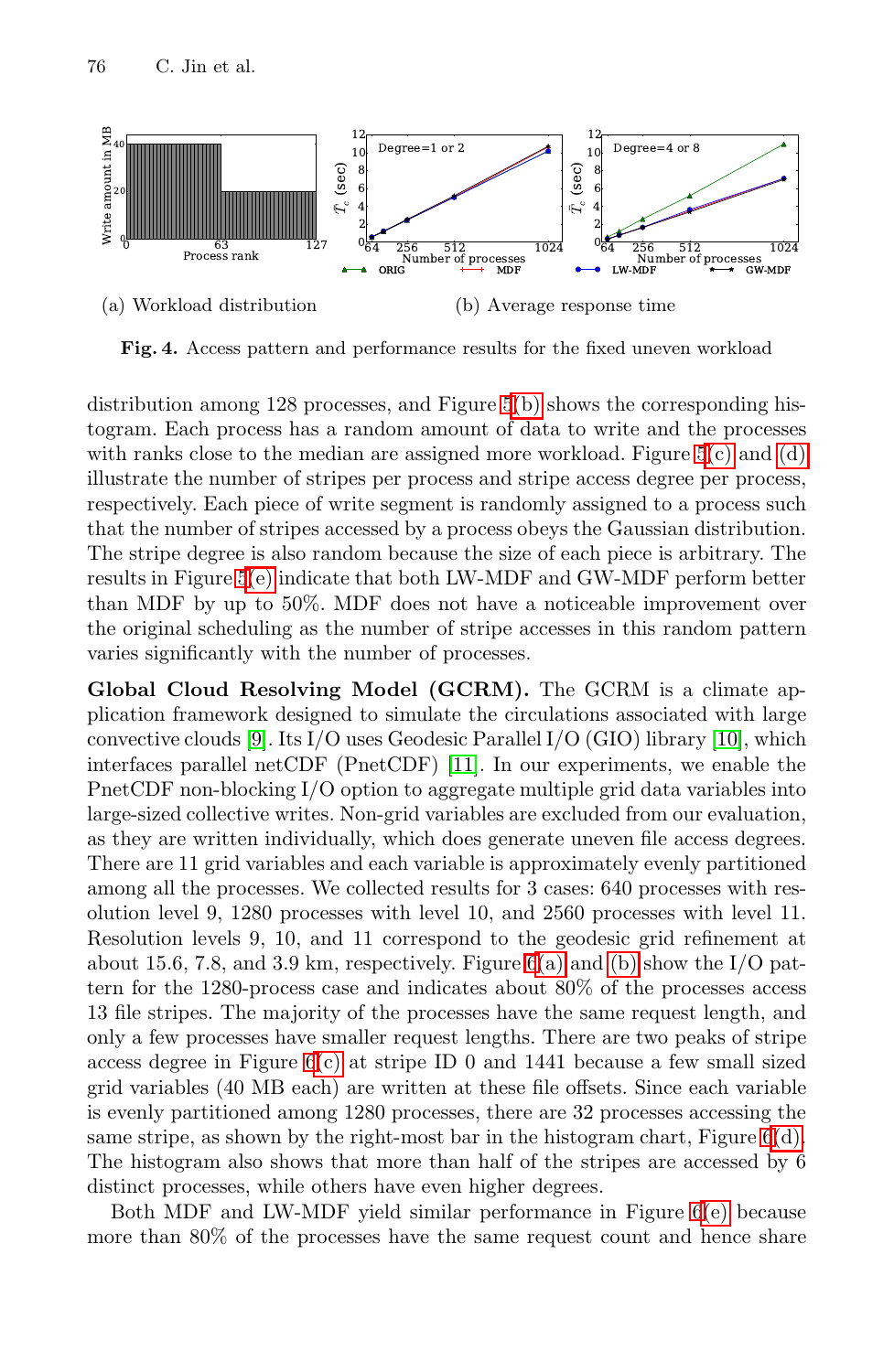<span id="page-6-3"></span><span id="page-6-2"></span><span id="page-6-1"></span><span id="page-6-0"></span>

<span id="page-6-5"></span><span id="page-6-4"></span>**Fig. 5.** Access pattern and performance results for the random workload

the same weights. Improvement in the average response time is approximately 20%. Compared with the random workload distribution, GCRM's access pattern is relatively regular. As described earlier, GW-MDF requires an additional global communication for finding the minimal weights. However, the benefit of using the global weights is not significant enough to outperform the communication overhead. The similar results between the MDF and the original methods attribute to the balanced I/O workload in the GCRM.

### **4 Related Work**

Scheduling parallel I/O operations has been studied by many researchers to address the speed gap between the CPU and I/O systems. Three off-line heuristics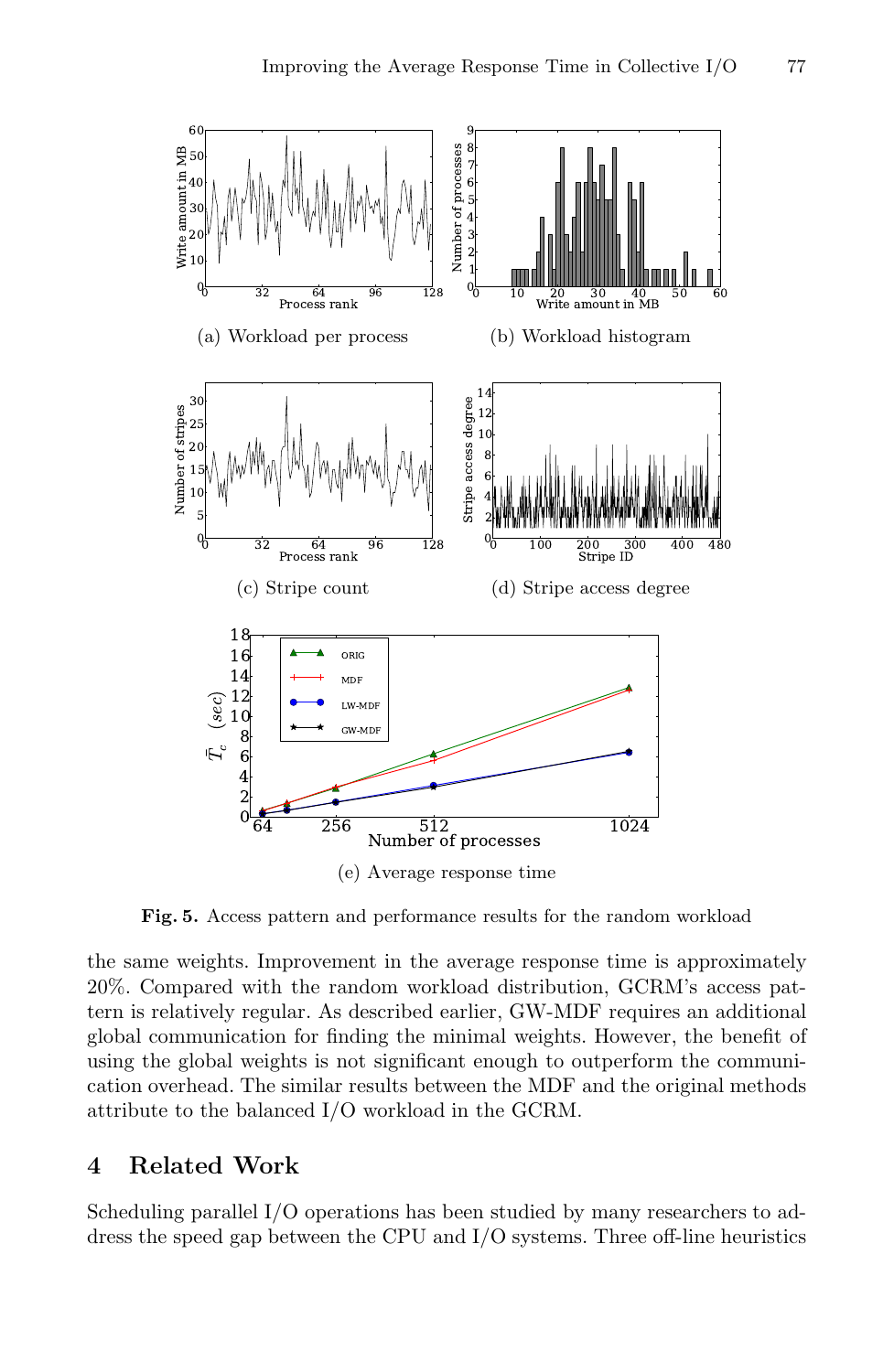<span id="page-7-2"></span><span id="page-7-1"></span><span id="page-7-0"></span>

<span id="page-7-4"></span><span id="page-7-3"></span>**Fig. 6.** Access pattern and performance results of GCRM

based on graph coloring algorithms are developed to formalize the simultaneous resource scheduling problem [\[12\]](#page-9-4). Based on this work, a distributed randomized version using edge coloring method is proposed in [\[13\]](#page-9-5). Distributed I/O scheduling in the presence of data replication is presented in  $[14]$ . Decentralized I/O scheduling strategies between computer nodes and I/O servers for parallel file systems are developed in [\[15\]](#page-9-7). [\[16\]](#page-9-8) has proposed three different techniques to increase the write bandwidth for collective  $I/O$ . The first technique is similar to two-phase collective I/O which aggregate I/O requests from participating processes such that the number of I/O operations provided to the underlying parallel file systems can be minimized. The second technique is to use a designated root process gathering data from all the processes, thus, the communication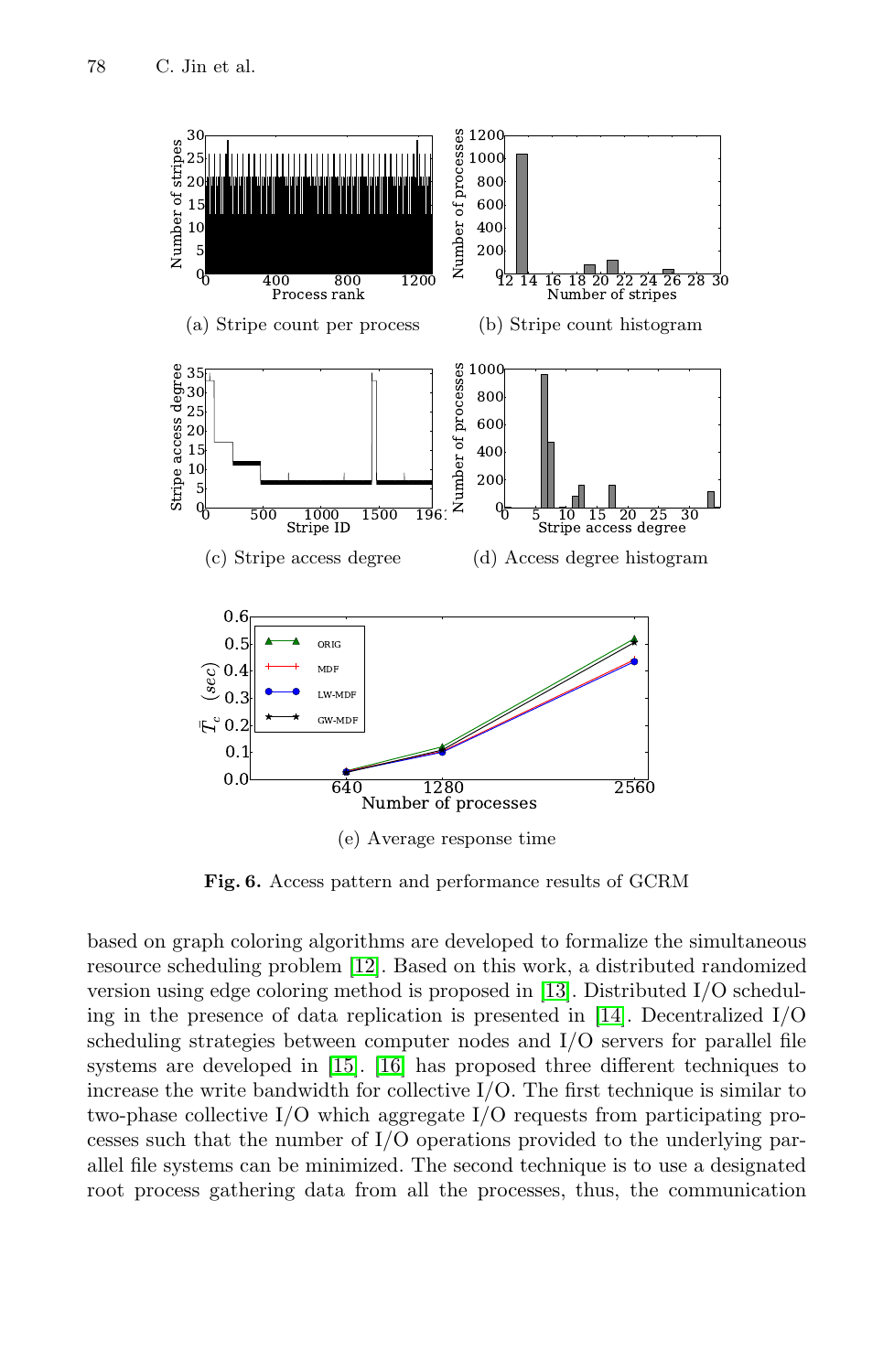parallelization can be better utilized in some degree. In the third method, each process writes out data independently. However, there is no I/O scheduling algorithm employed in any of the proposed methods.

## **5 Conclusion**

In collective I/O operations, different I/O request scheduling strategies can give different response time. We use the stripe access degree and request count per process on the I/O aggregators to develop algorithms that improve the average response time of collective I/O operations. Reducing the average response time in collective I/O operations equivalently increases the computational resource utilization in high-performance computing systems. Our performance results show significant improvement in average response time for various data access patterns in collective write operations. In the future, we plan to apply similar approaches for read operations and develop different scheduling methods for different parallel file systems.

**Acknowledgment.** This work is supported in part by NSF award numbers: OCI-0724599, CNS-0830927, CCF-0621443, CCF-0833131, CCF-0938000, CCF-1029166, and CCF-1043085 and in part by DOE grants DE-FC02-07ER25808, DE-FG02-08ER25848, DE-SC0001283, DE-SC0005309, and DE-SC0005340. A portion of this work was performed under project 57746 funded by DOE's Office of Science under the Scientific Discovery through Advanced Computing program. This research used resources of the National Energy Research Scientific Computing Center, which is supported by the Office of Science of the U.S. Department of Energy under Contract No. DE-AC02-05CH11231.

# **References**

- <span id="page-8-0"></span>1. del Rosario, J., Brodawekar, R., Choudhary, A.: Improved Parallel I/O via a Two-Phase Run-time Access Strategy. In: The Workshop on I/O in Parallel Computer Systems at IPPS (1993)
- <span id="page-8-1"></span>2. Kotz, D.: Disk-directed I/O for MIMD Multiprocessors. ACM Transactions on Computer Systems 15(1), 41–74 (1997)
- <span id="page-8-2"></span>3. Seamons, K., Chen, Y., Jones, P., Jozwiak, J., Winslett, M.: Server-directed Collective I/O in Panda. In: Supercomputing (November 1995)
- <span id="page-8-3"></span>4. Thakur, R., Gropp, W., Lusk, E.: Users Guide for ROMIO. Technical Report ANL/MCS-TM-234, Argonne National Laboratory (October 1997)
- <span id="page-8-4"></span>5. Thakur, R., Gropp, W., Lusk, E.: Data Sieving and Collective I/O in ROMIO. In: The Symposium on the Frontiers of Massively Parallel Computation (1999)
- <span id="page-8-5"></span>6. Ying, L.: Lustre ADIO Collective Write Driver. Lustre Technical White Paper (September 2008)
- <span id="page-8-6"></span>7. Liao, W., Choudhary, A.: Dynamically Adapting File Domain Partitioning Methods for Collective I/O Based on Underlying Parallel File System Locking Protocols. In: SuperComputing Conference (2008)
- <span id="page-8-7"></span>8. Liao, W.: Design and Evaluation of MPI File Domain Partitioning Methods under Extent-Based File Locking Protocol. IEEE Transactions on Parallel and Distributed Systems 22(2), 260–272 (2011)